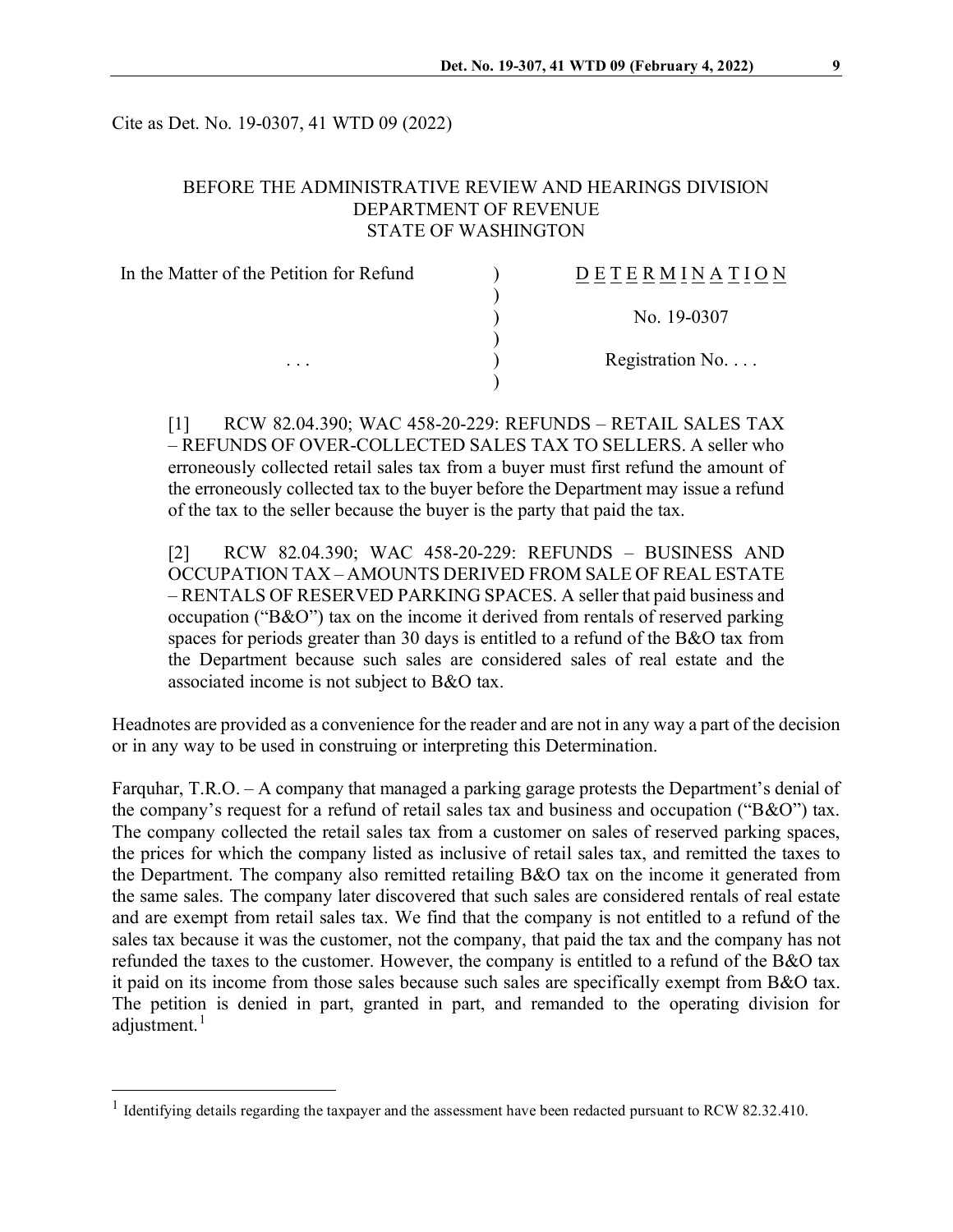#### ISSUES

- 1. Whether RCW 82.32.060 entitles a seller to a refund of retail sales tax it collected in error from a buyer and remitted to the Department if the seller has not first refunded the tax to the buyer.
- 2. Whether RCW 82.32.060 entitles a taxpayer to a refund of [B&O] tax paid on income deemed to be exempt from B&O tax under RCW 82.04.390.

### FINDINGS OF FACT

. . . ("Taxpayer") is a . . . company that formerly managed a parking facility known as the . . . ("the Garage") in . . . Washington. Taxpayer was responsible for "parking operations" at the Garage and its duties included collecting parking fees from customers. The Garage offered hourly parking spaces, as well as reserved spaces that could be rented for extended periods of time. The listed prices for parking in the Garage expressly included retail sales tax.

Between March 1, 2015, and December 31, 2017, . . . ("the Customer") rented 87 reserved parking spaces in the Garage for periods longer than 30 days ("the subject spaces"). The invoices provided to the Customer for the subject spaces stated that the price included retail sales tax. After collecting the tax-inclusive fees from the Customer for the subject spaces, Taxpayer allocated the amount dedicated for retail sales tax and remitted those funds to the Department. Taxpayer then transferred the remainder of the funds it had collected, less expenses and a fee for Taxpayer's management services, to a separate company that acted as the property manager for the Garage ("the Property Manager"). During the period at issue here, Taxpayer ultimately collected and remitted to the Department \$ . . . in retail sales tax from the Customer on the Customer's purchases of the subject spaces. Taxpayer also paid retailing B&O tax on the income it generated from the sales to the Customer. Taxpayer reported and paid [B&O] tax on its management fees under the "service and other" B&O tax classification.

When Taxpayer's contract to operate the Garage eventually expired, a new company took over in its place. In reviewing Taxpayer's work, the new company discovered that Taxpayer should not have charged retail sales tax on rentals of reserved parking spaces for periods longer than 30 days because such rentals are exempt from retail sales tax. The new company informed the Property Manager of the error. The Property Manager then demanded Taxpayer pay the Property Manager the value of the erroneously-collected taxes under the notion that the Property Manager would have received those funds if Taxpayer had not given them to the Department. Taxpayer considered the issue and eventually agreed to pay the Property Manager an unknown amount to "make them whole." Letter accompanying Taxpayer's Review Petition ("the Letter"), pg. 1. Taxpayer did not return any funds to the Customer.

In May of 2018, Taxpayer submitted a refund request to the Department. Taxpayer sought a refund of \$ . . . , which included the retail sales tax that it had erroneously collected from the Customer and the retailing B&O tax it paid on the income it generated from those sales. The Department's Audit Division ("Audit") reviewed the matter and, on October 12, 2018, issued a denial letter. In the letter, Audit stated that although the subject sales of reserved parking spaces were indeed exempt from retail sales tax, Taxpayer was not entitled to a refund of the sales tax because it had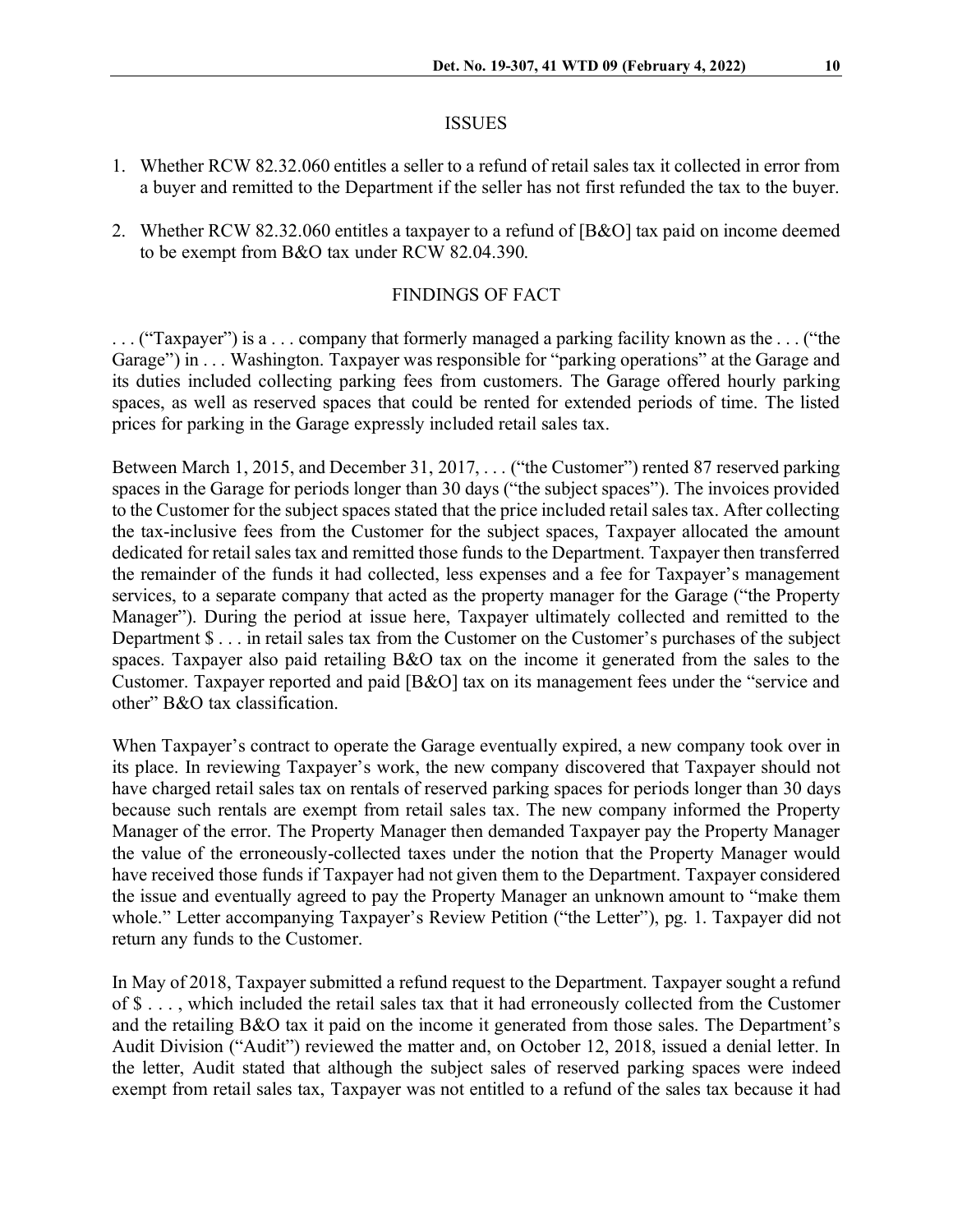not yet refunded the tax to the Customer. Audit's letter did not address the B&O tax portion of Taxpayer's refund request.

On November 21, 2018, Taxpayer submitted a timely petition for review ("the Petition"). In it, Taxpayer requests a refund of  $\$\dots^2$  $\$\dots^2$  in retail sales tax and retailing B&O taxes explained above. Taxpayer argues that the Customer was charged an "all-inclusive rate" as opposed to a "rate plus taxes." Letter, pg. 2. Because the Customer was charged an "all-inclusive rate," Taxpayer argues that the Customer would have paid the same price for its parking regardless of whether the charges were taxable or nontaxable and to return the funds to the Customer would mean that the Customer "would not have paid [Taxpayer the proper amount] for their parking." *Id*. Taxpayer concludes that the "taxes that were stripped off the revenue and remitted to [the Department] ultimately belonged to [the Property Manager.]" *Id*. at pg. 3. Taxpayer acknowledges that it has not returned any funds to the Customer. Taxpayer did not provide any arguments regarding the B&O taxes.

Along with the Petition, Taxpayer provided a copy of a notice it sent to the tenants of the Garage regarding new parking rates effective May 1, 2017 ("the Notice"). The Notice lists various rates for parking in the Garage and includes the following line, printed in the same type and size of font as the rest of the Notice: "All rates are inclusive of Washington Sales Tax 10%."

## ANALYSIS

RCW 82.32.060(1) authorizes the Department to issue a refund upon an application by a taxpayer where the Department determines that the taxpayer paid taxes in excess of what was properly due within the statutory period. Generally, "no refund or credit may be made for taxes, penalties, or interest paid more than four years prior to the beginning of the calendar year in which the refund application is made . . . ." RCW 82.32.060(1), (2).

Here, Taxpayer's retail sales and B&O tax refund requests are both within the statutory period. [. . .] We will address the two portions of the refund request individually.

# *1. Retail Sales Tax*

Washington imposes retail sales tax on each retail sale in this state unless an exemption or exclusion applies. RCW 82.08.020. RCW 82.08.050(9) explains that retail sales tax "must be stated separately from the selling price or collected separately from the buyer." The statute presumes that the selling price stated on an invoice or other "sales document" between the buyer and seller does not include retail sales tax, but "if the seller advertises the price as including the tax or that the seller is paying the tax, the advertised price may not be considered the selling price." RCW 82.08.050(9). A seller may advertise the price as including the tax by adding the words "tax included" immediately following the advertised price in print at least half as large as the advertised price. RCW 82.08.055(1); WAC 458-20-107(3)(a)(i). The Department requires sellers to clearly state whether tax is included in the price because "buyers have the right to know whether retail sales tax is being included in advertised prices or not and that the tax is not to be used for the competitive advantage or disadvantage of retail sellers." WAC 458-20-107(3)(c).

<span id="page-2-0"></span> $2$  We note that this amount is  $\S...$  less than the total referenced in Taxpayer's original refund request. Taxpayer did not explain why the Petition references a lesser amount, nor did it provide a breakdown of the amount by tax type.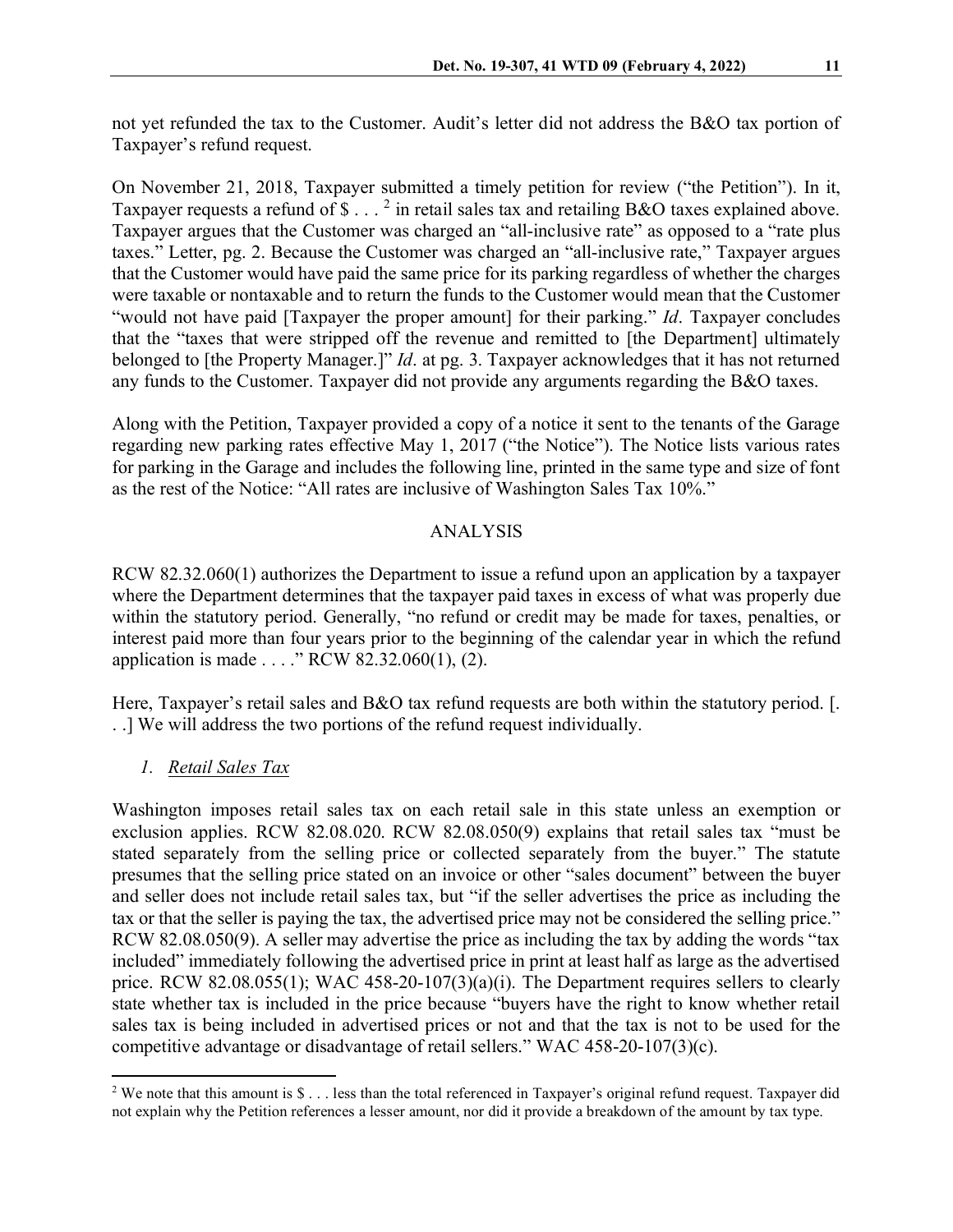The seller is required to collect retail sales tax from the buyer and remit it to the department. RCW 82.08.050(1). When a seller collects retail sales tax from customers, the amount "is deemed to be held in trust by the seller until paid to the department." RCW 82.08.050(2). Sellers are specifically prohibited from appropriating or converting the tax collected to the seller's own use or to any other use other than remitting the tax to the Department. *Id*. In *Kitsap-Mason Dairymen's Ass'n v. Wash. Tax Comm'n*, 77 Wn.2d 812, 817, 467 P.2d 312 (1970), the Washington Supreme Court explained the unique nature of the retail sales tax scheme: "[i]nherent in RCW 82.08 is the fact that taxes collected in the name of the state are not property of the seller . . . . The integrity of the entire taxing system demands that funds collected as taxes be remitted to the state."

Retail sales taxes will not be refunded to a seller, even when erroneously collected, unless the seller first refunds those taxes to the buyer who paid them. This is because RCW 82.32.060 limits refunds only to those who "paid" the tax. Retail sales taxes collected from customers are "paid" by those customers for purposes of RCW 82.32.060. *See Kitsap-Mason Dairyman's Association v. Tax Commission*, 77 Wn.2d 812, 467 P.2d 312 (1970). Thus, where a seller has erroneously collected retail sales tax from customers, the seller must first refund the retail sales tax collected from its customers in error and then seek a refund or credit from the Department. *See* Det. No. 87- 110, 3 WTD 21 (1987) ("If the taxpayer establishes that it has made refunds to [its customers], it will be entitled to a corresponding refund."); WAC 458-20-229(4)(a).

There is no dispute that Taxpayer collected retail sales tax from the Customer. Taxpayer advertised the price as including retail sales tax and remitted the amounts it collected to the Department. Pursuant to RCW 82.08.050(1), the Customer, as the buyer, was the party that paid the subject taxes. There is also no dispute that Taxpayer has yet to refund to the Customer any of the taxes it collected. The law on this issue is clear: because the funds that are the subject of Taxpayer's refund request represent retail sales tax, Taxpayer is not entitled to a refund unless and until it first refunds the money to the Customer. RCW 82.32.060; WAC 458-20-229(4)(a). To allow Taxpayer to obtain a refund of taxes paid by the Customer would violate the prohibition against sellers appropriating or converting sales taxes for their own use. RCW 82.08.050(2).

Our ruling here is consistent with prior determinations that dealt with similar issues. For example, we addressed a refund request for over-collected sales tax in Det. No. 00-092, 2 WTD 47 (2001) as follows:

If sales tax was erroneously collected from the taxpayers' customers, then the overreported sales tax comes from customers' funds. These are trust funds collected from customers for the benefit of the state. The money does not belong to the taxpayers and cannot be returned to the taxpayers until the taxpayers have refunded the over-collected sales tax to their customers.

24 WTD at 51; *see also* Det. No. 14-0108, 33 WTD 444 (2014).

The Washington Supreme Court also addressed this issue in *Kitsap-Mason Dairymen's Ass'n v. Tax Comm'n*, 77 Wn.2d 812, 467 P.2d 312 (1970). In that case, a seller over-collected retail sales tax and failed to remit the excess taxes to the state. The Court held that the seller could not retain the over-collected sales tax for its own use. *Id.* at 816. The case at hand is similar, except that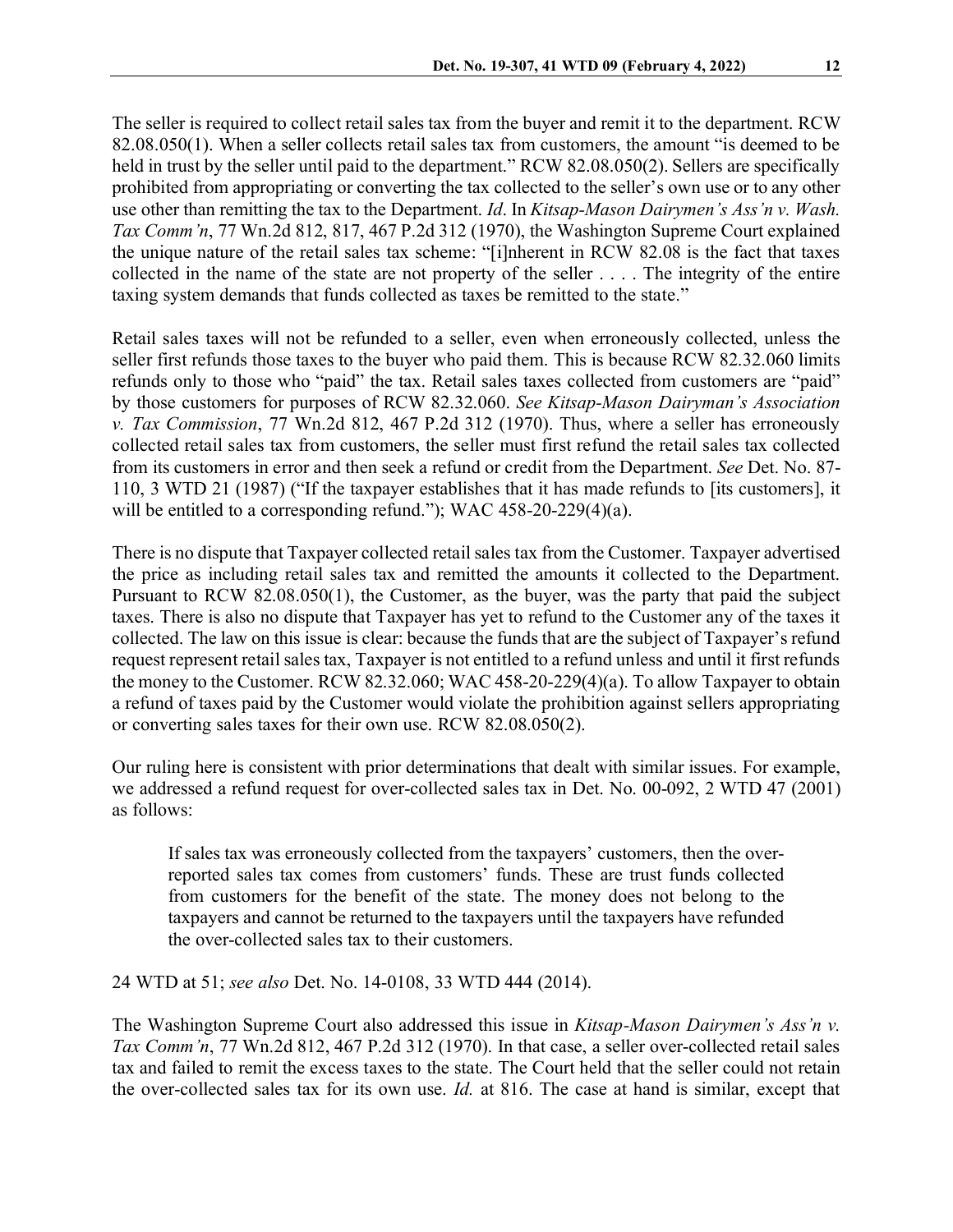Taxpayer has already remitted the over-collected taxes. To refund the funds to Taxpayer and allow Taxpayer to retain them would violate RCW 82.08.050(2) and the holding in *Kitsap-Mason*.

Taxpayer argues that if we deny its refund request, the Customer will have effectively under-paid for its parking because the Customer was charged an "all-inclusive rate" and should have paid the same amount for parking whether the price included tax or not. Letter, pg. 2. In effect, Taxpayer believes it should be allowed to retroactively change its "all-inclusive rate" to a non-inclusive rate now that it knows the sales were tax-exempt. Doing so would allow Taxpayer to retain the full value of each sale. Taxpayer has not presented any authority that the Department may allow a taxpayer to retroactively change its prices to capture funds that were initially intended as retail sales tax and that the Customer believed to be retail sales tax at the time of sale. We find the argument unpersuasive because it would allow Taxpayer to violate the prohibition on converting sales tax to personal use found in RCW 82.08.050(2). Furthermore, allowing a seller to retroactively change the makeup of a tax-included price would violate the buyer's right to know whether the price they paid included tax. WAC 458-20-107(3)(c).

Therefore, because the Customer, not Taxpayer, paid the taxes at issue here and Taxpayer has not yet refunded to the Customer any of the taxes it collected, Taxpayer is not entitled to a refund of the retail sales tax under RCW 82.32.060 and WAC 458-20-229. Taxes collected in the name of the state must be remitted to the Department or refunded to the party that paid them, where appropriate. A taxpayer cannot convert them to its own use for any reason, even if it later believes its customers underpaid for the services the taxpayer sold. Accordingly, we deny Taxpayer's request for a refund of retail sales tax.

# *2. Business and Occupation Tax*

Taxpayer also requests a refund of the retailing B&O tax it paid on the income it derived from its rentals of reserved parking spaces. RCW 82.04.390 states that B&O tax does not apply to "gross proceeds derived from the sale of real estate." WAC 458-20-118, the Department's administrative rule regarding sales and rentals of real estate, clarifies that B&O tax does not apply to sales *or rentals* of real estate. WAC 458-20-118(1). The Department stated in ETA 3030.2009, which addresses parking fees as income from the rental of real estate, that renting reserved parking spaces for periods greater than 30 days constitutes the rental of real estate and "[i]ncome from such rentals is . . . exempt from the business and occupation tax." ETA 3030.2009.

Here, a portion of Taxpayer's income was derived from the fees it collected from the Customer on the Customer's rentals of the subject spaces. There is no dispute that renting the subject spaces constituted the rental of reserved parking spaces for periods greater than 30 days, which is considered in Washington to be the rental of real estate. . . . WAC 458-20-118 and ETA 3030.2009 state that income generated from the sale, or rental or real estate is not subject to B&O tax, thus Taxpayer improperly reported and paid retailing B&O taxes on that income. As such, Taxpayer is entitled to a refund of the retailing B&O tax it paid on the income it generated from the sales of the subject spaces, plus interest from the date Taxpayer paid the tax through the date the refund is processed. RCW 82.32.060.[3](#page-4-0)

<span id="page-4-0"></span><sup>&</sup>lt;sup>3</sup> To be clear, Taxpayer is only entitled to a refund of any B&O tax it paid on income generated from parking rentals that constitute the rental of real property. *See* . . . WAC 458-20-118, and ETA 3030.2009. Taxpayer is not entitled to